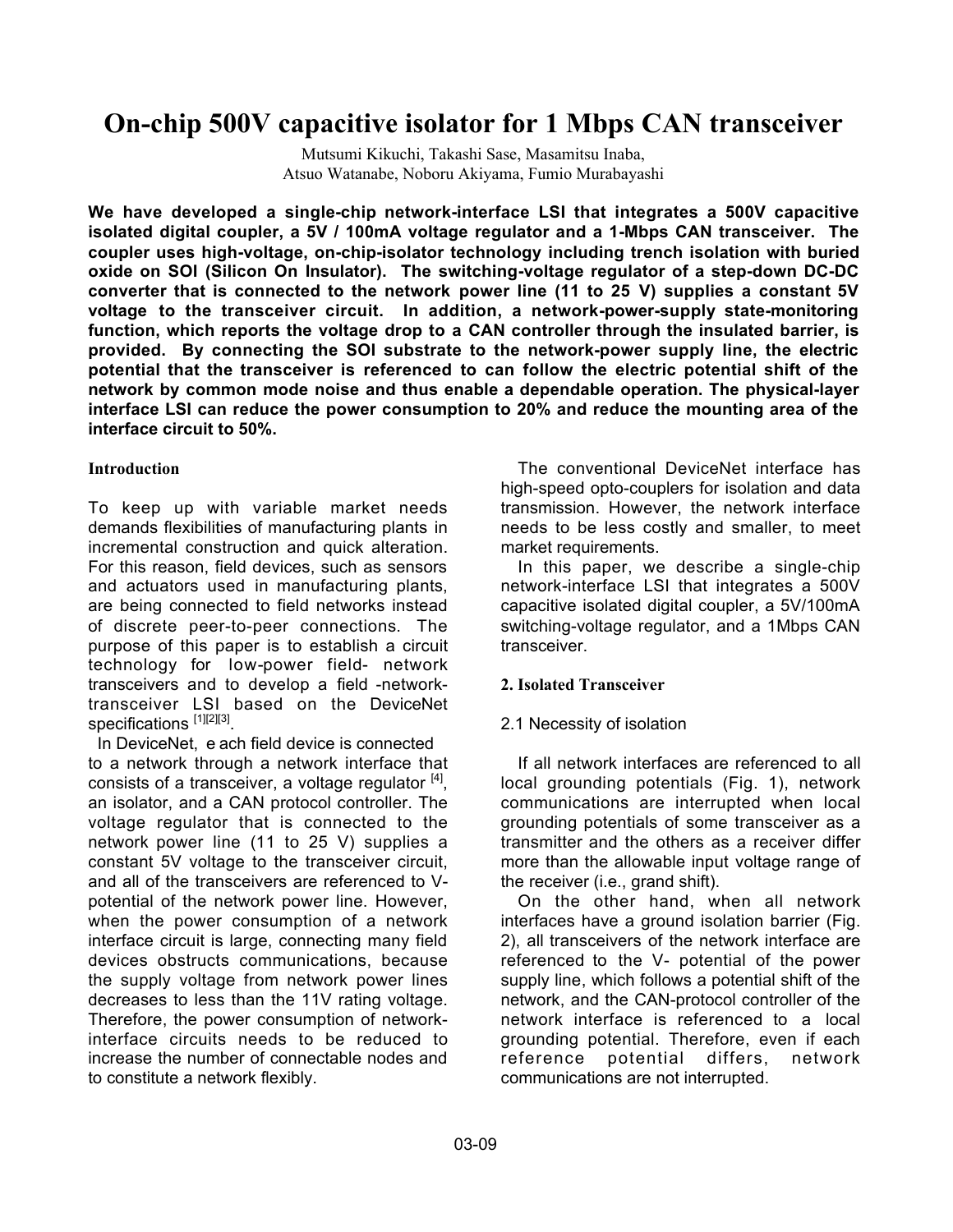This is the reason that a DeviceNet network must have a ground isolation barrier in the physical layer to prevent ground loops and to provide dependable network operations. A ground-isolation barrier forces the whole network cable system to use a single grounding point. This barrier is usually set between the transceiver and the CAN-protocol controller, or at the I/O point.

#### 2.2 On-chip isolator

Using transceivers for long-distance construction and in a severely noisy environment requires having an isolator circuit for the network-interface circuit. Discrete devices, such as opto-couplers, magnetic isolators  $\begin{bmatrix} 5 \end{bmatrix}$  and capacitive isolators  $\begin{bmatrix} 6 \end{bmatrix}$ , are used for the isolation. This requirement impedes reducing the cost and the mounting area of the network interface. Moreover, an opto-coupler consumes a lot of power, but a capacitive isolator consumes a relatively small amount of current when the signal changes, although it is still bulky.

Thus, we have developed an on-chip isolator technology  $^{[7]}$ . As shown in Fig. 4(a), the signal transmission of a capacitive isolator is explained as follows.

First, an original signal enters the driver circuit of the isolator, which drives a pair of the isolated barrier capacitors that withstand the high voltages. Secondly, the original signal is differentiated by the load resistance and the barrier capacitor. Then, the RC-differentiated signal pairs enter the receiver circuit of the isolator, which consists of a differential amplifier and a flip-flop circuit. The receiver circuit detects the transition timing of the differentiated signal that appears as the output voltage of the load resistance. Finally, the differentiated signal is reproduced as the original signal.

The high-voltage barrier capacitor is consists of an interlayer dielectric film and two electrodes of the wiring layer and the silicon layer. A schematic cross sectional view is shown in Fig. 4(b).

2.3 On-chip switching voltage regulator

 A conventional network interface usually uses a series-dropper-type voltage regulator, which consumes a lot of power from the networkpower supply line because its low efficiency can at worst be 20%. To reduce the current consumption and the mounting area, we have developed an on-chip switching voltage regulator that only requires an inductor and a capacitor for the power-output stage.

#### **Power Supply Monitor**

#### 3.1 Problems of the monitor using the capacitive isolator

The isolation circuit in a network interface can be divided into a dynamic-pulse-signal transfer part, and a static-level-signal transfer part of the transceivers. The latter is used for monitoring the state of the network power supply. Without this part, the CAN controller cannot distinguish a network power-down from the continuous communication errors caused by other malfunctions when it cannot receive signals from the network for a long period. Thus, the state of a network power supply should be transmitted through an isolation circuit. A conventional network interface uses an opto-coupler for monitoring the power supply, but it continuously consumes current in the normal state. On the other hand, the capacitive isolator consumes a relatively small amount of current and only when a signal changes. However, the capacitive isolator cannot transmit the power supply signal in a power-down state, because the power supply to the driver circuit is simultaneously powered down. This prevents the driver circuit from transmitting correct signals.

### 3.2 New Detection Method

We propose a new method for the capacitive isolator that uses an oscillator to detect the power-down state. The oscillator of an on-chip switching-voltage regulator is also used to detect the power-down state. First, the input static-level signal is modulated into a dynamicpulse signal using the oscillator's output pulse and inputted into a capacitive isolator, as shown in Fig. 5. Secondly, the pulse signal that is transmitted through the capacitive isolator is demodulated into a static level signal by a Frequency-Binary converter.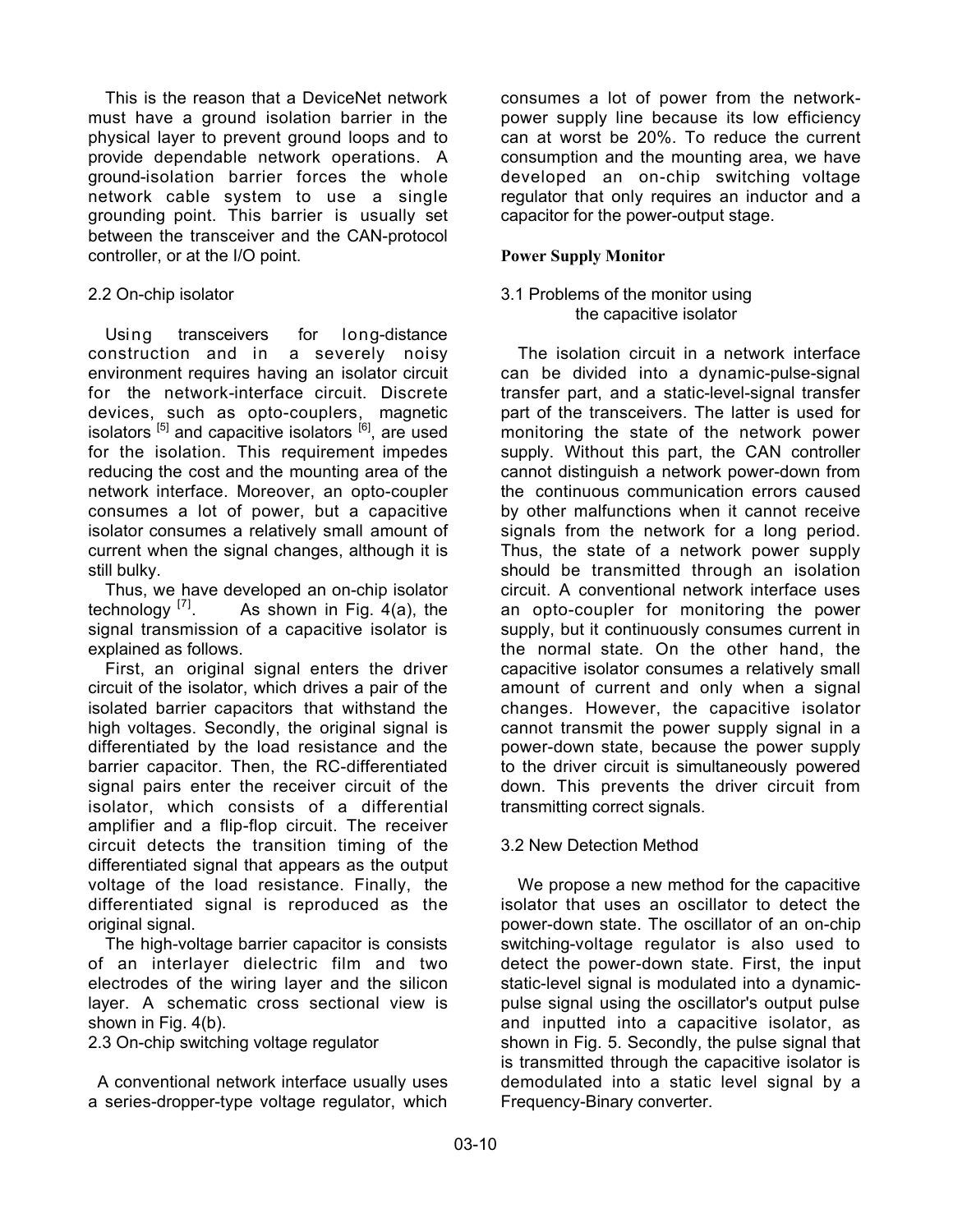When the power supply is powered down, the pulse signal is not transmitted to the converter; the converter then resets the signal. As mentioned above, the developed method has enabled transmitting a static-level signal from the network power supply.

We transferred a static signal into the opposite direction for the transceiver standbysignal by reusing the pulse that passes through the capacitive isolator.

#### 3.3 Power on Reset

When no regular pulse comes from the other side of the isolation barrier when the power supply starts up, the circuit is reset to standby and/or power-down mode.

#### **4. Device Technology**

 We describe the technical subject for forming a transceiver, a capacitive isolator, and a switching-voltage regulator into single chip on SOI substrate.

 The block diagram of the LSI is shown in Fig 3. It has a switching-voltage regulator, a CAN transceiver and four channel isolators, which are used for TX-signal, RX-signal, and standby-signal transmission, and for powersupply-state monitoring.

 As shown in Fig. 4(a), the capacit ive isolator separates the LSI into two regions, a primary and a secondary side. The primary side has a transceiver circuit and a switching-voltage regulator, and these circuits include 30V devices. The secondary side has an interface circuit for the CAN controller and only constitutes of 5V devices.

A schematic cross-sectional view of the LSI is shown in Fig. 6. The silicon region is separated into a substrate and a layer for semiconductor devices by a buried oxide film. Furthermore, the semiconductor device layer is separated into two regions, a primary and a secondary side, by the trench isolation.

The capacitive isolator can couple the signals to isolate the common mode noise between the two regions. When the networkelectric-potential shift occurs, the gap voltage between the network and the local-grounding potential is shared by two parasitic capacitors of a buried oxide film; one between the primary-side region and the substrate, and one

between the secondary-side region and the substrate.

 Since 30V devices have a deep diffusion layer, a rapid shift of the substrate potential by a surge noise can affect their electrical property. In this LSI, 30V devices are located on the primary-side circuit. Then, the SOI substrate is connected to the network potential on the primary side to eliminate the parasitic capacitor on the primary side. Consequently, the influence of the surge noise can be reduced for 30V devices.

#### **5. Electrical properties**

Fig. 7 shows an optical micrograph of the single-chip network-interface LSI with the capacitive isolator, a switching-voltage regulator, and a CAN transceiver.

Table 1 lists the characteristics of the interface LSI. The isolation voltage is higher than 500Vdc, and we obtained a maximum brake-down voltage of 1900Vdc. The delay time of the TX to CAN and TX to RX is 30-35 ns and 60-80 ns, respectively. The waveforms of TX to RX (loop back) are shown in Figs. 8 and 9.

As shown in Fig. 10, the interface LSI can reduce the power consumption to 20%, and the mounting area of the interface circuit to 50%.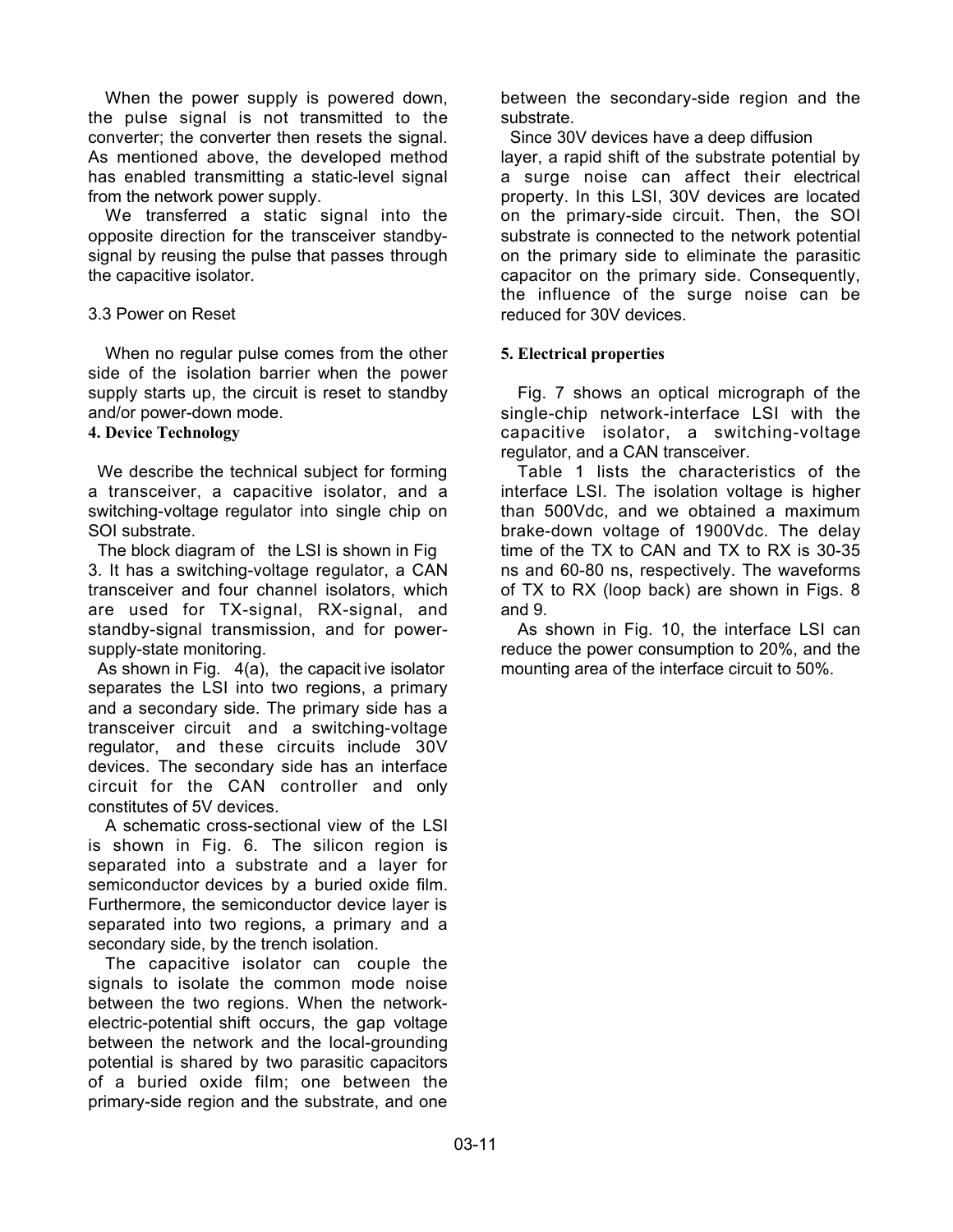## **6. Conclusion**

 We have developed a single chip network interface LSI that integrates a 500V capacitive isolated digital coupler, a 5V/100mA switching voltage regulator, and a 1 Mbps CAN transceiver. The isolation voltage of the coupler is higher than 500Vdc, and we obtained a maximum brake-down voltage of 1900Vdc. The delay time of the TX to CAN and TX to RX is 30-35 ns and 60-80 ns, respectively. We also developed a power-supply monitoring function, which reports the voltage drop for the CAN controller through the insulated barrier. We found that the interface LSI can reduce the power consumption to 20% and the mounting area of the interface circuit to 50%.

## **Acknowledgement**

This work is financially supported by a national project: "Optimal Control System for Energy Conservation in Factories, Shops, Buildings, and Houses" of the joint research among New Energy and Industrial Technology Development Organization (NEDO), and Energy Conservation Center, Japan (ECC).

# **References**

[1] BOSCH: CAN specification 2.0 (1991-9)

[2] ISO11898:1993,Amd.1:1995

[3]ODVA: DeviceNet specifications Volume I, II Release 2.0 Errata 1-4 (2000)

[4] Francesco Colandrea et al., "Triple Voltage Regulator with Fault-Tolerant Low-Speed CAN-Transceiver for Car Body Applications," Proceedings of the 5th international CAN Conference (iCC '98), pp.02-07 - 02-13 (1998- 11)

[5]C.H.Smith, R.W.Schneider, "The Growing Role of Solid-State Magnetic Sensing" Proceedings of the Sensors Expo Boston, pp.139-149 (Helmers,Peterborough, NH,1997).

[6] Burr-Brown: ISO150 Product Datasheet (1994-8)

[7] Y.kojima, et al. ,"A Novel Monolithic Isolator for a Communications Network Interface IC", The 11<sup>th</sup> Annual IEEE International ASIC conf. ,1998,pp.255-258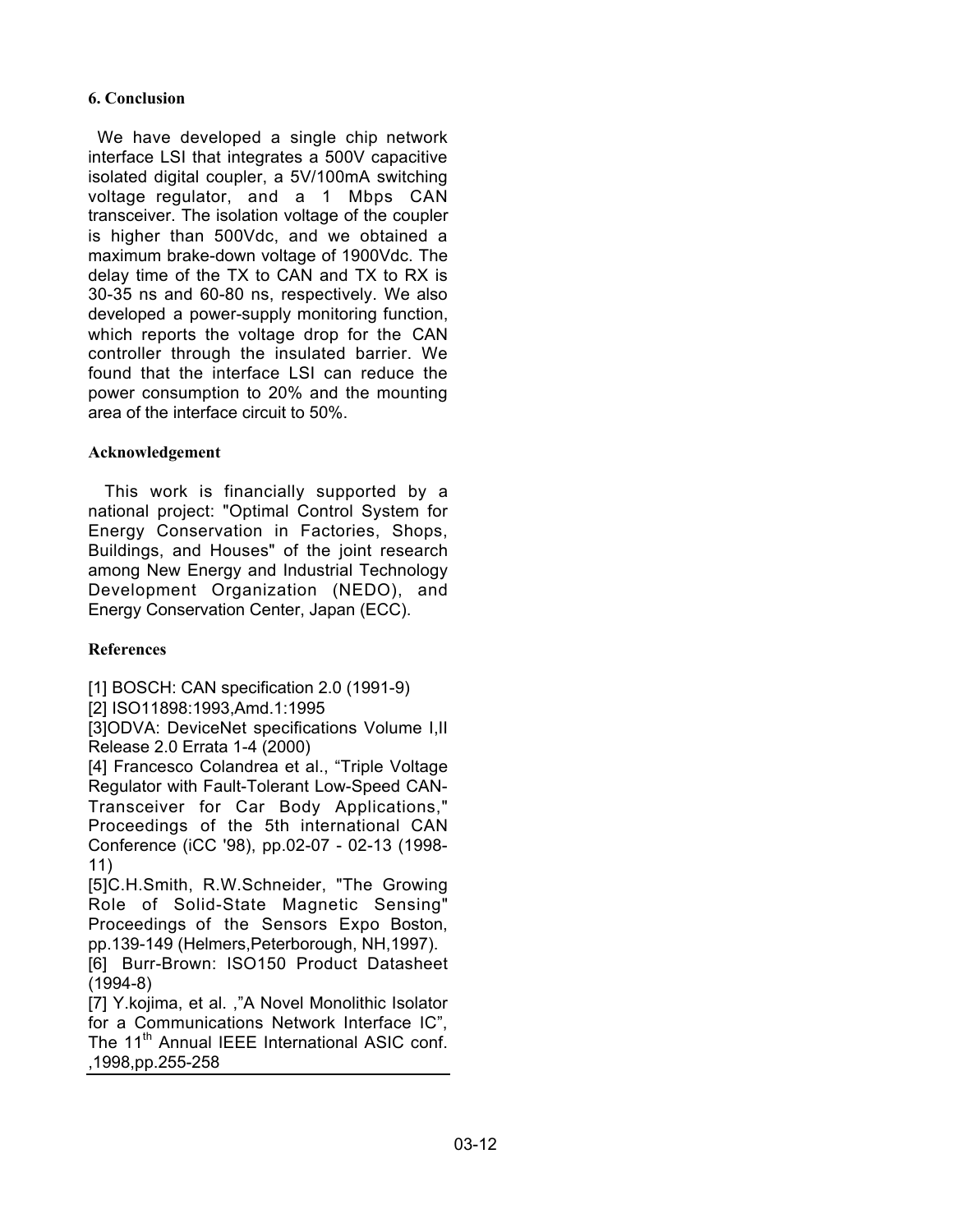



Fig. 2. Isolated Network.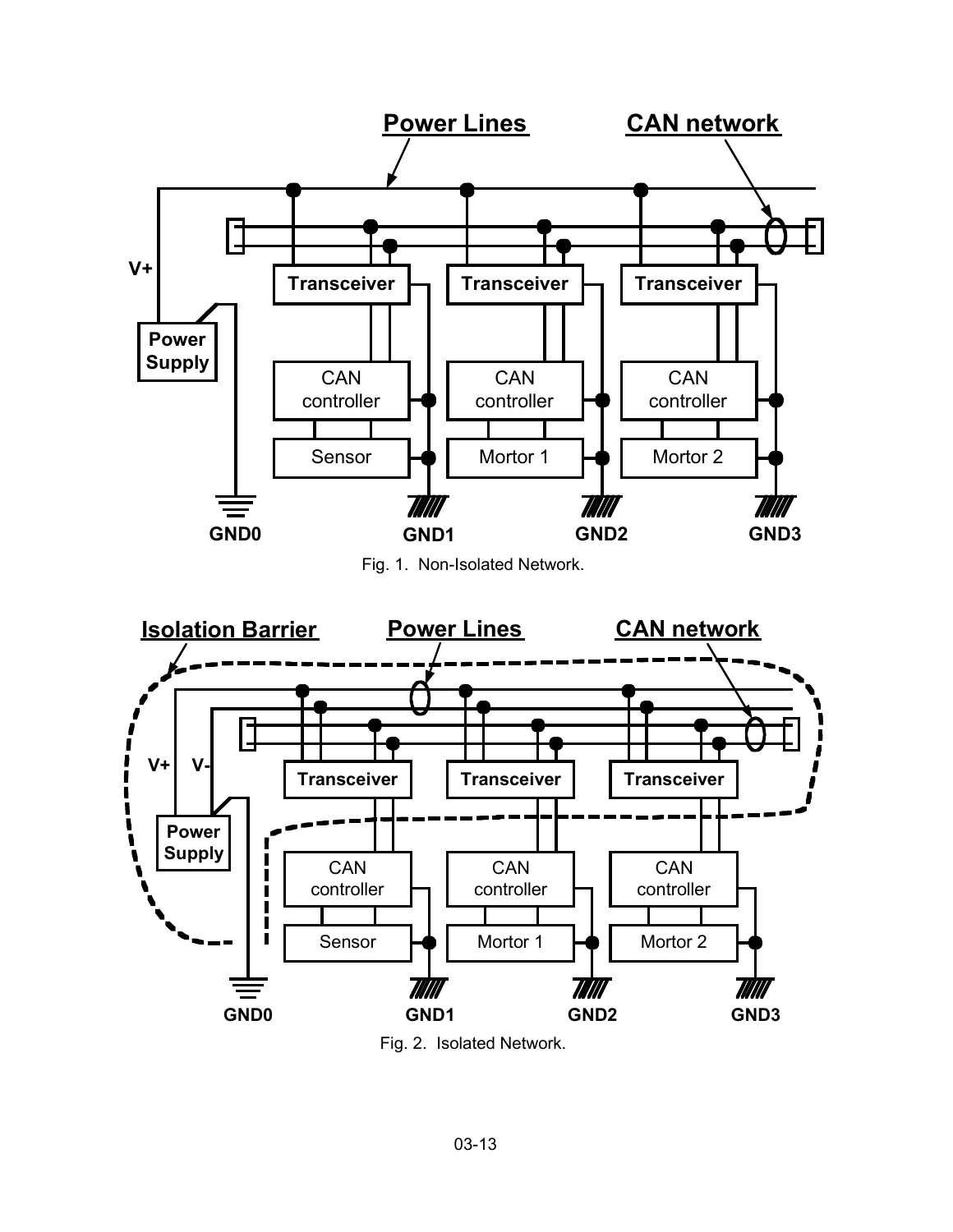